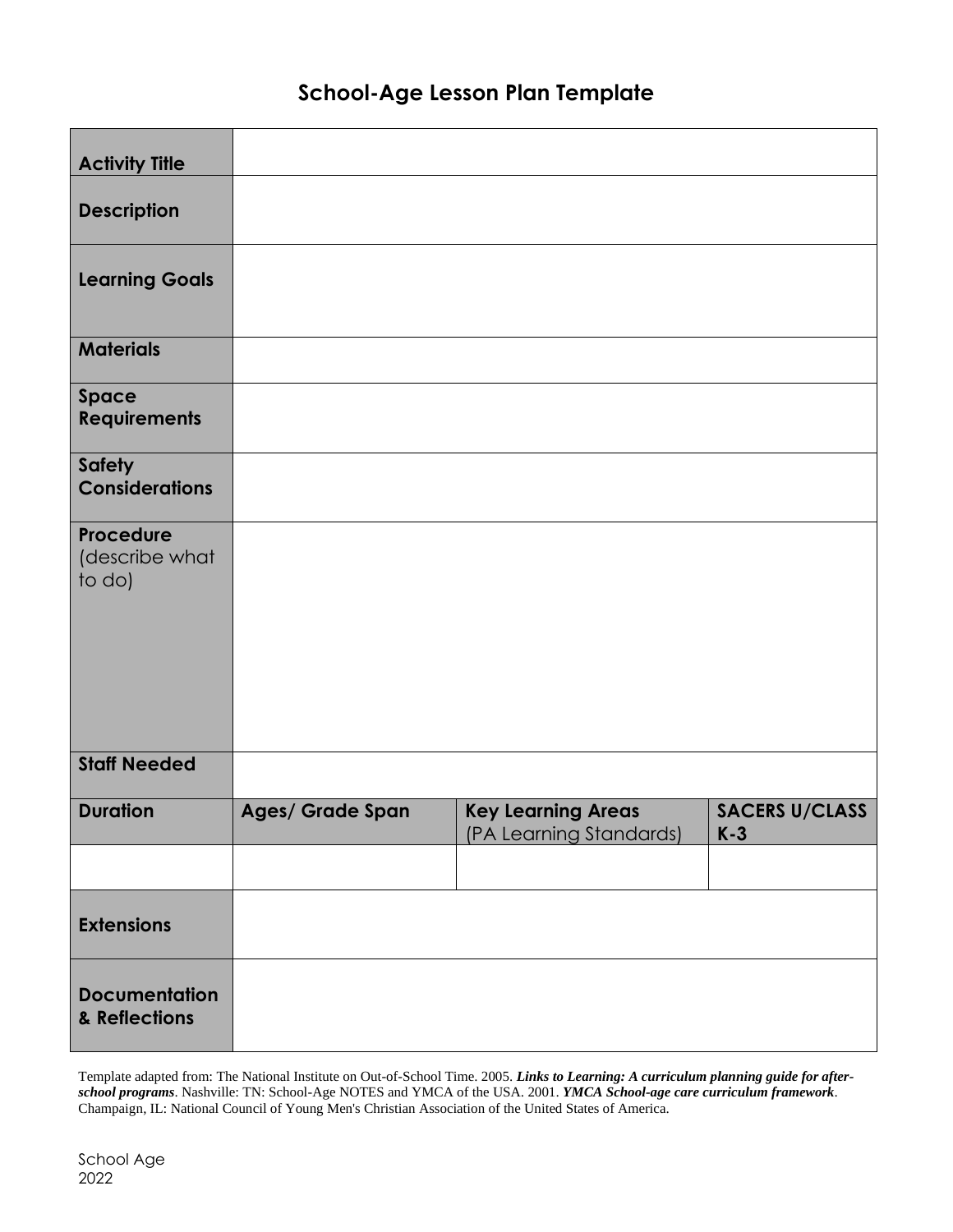## **Lesson Planning Template Instructions**

This template is a sample to provide guidance to your activity planning for your school-age program. This is only one format. You may decide on another format that better suits your program needs. The following components are important components to consider in your activity planning.

- **Activity Title** How will you reference the activity?
- **Description** A one to two sentence statement broadly describing the intent of the activity.
- **Learning Goals** What do you hope children/youth will gain from participating in the activity?
- **Materials** what materials or tools will be needed for children/youth to do the activity?
- **Space Requirements** Will the activity occur indoors or out? What kind of table or floor space will be needed to implement the activity?
- **Safety Considerations** Are there any specific safety rules that children/youth need to know? Is there any specific safety equipment that needs to be worn (e.g. safety goggles).
- **Procedure** Describe step by step instructions about what to do. How the activity will be carried out. What role will the staff play? What will the children do?
- **Staff Needed** How many staff will be needed for this activity? What will staff need to know and be able to do? What is the ratio of staff to children for this activity?
- **Buration** Over what timeframe will the activity occur?
- **Age(s)/Grade Span** What age(s) or grade span will the activity target? This is important to consider when thinking about skills required to do the activity, safety considerations, etc.
- **Key Learning Areas** Identify the Key Learning Areas from the appropriate Pennsylvania Learning Standards for the age(s)/grade span targeted for the activity.
- **SACERS and/or CLASS K-3**  Quality standards are important in continuously improving our programs. Identify the item or subscale from the SACERS-U and CLASS K-3 that this activity addresses.
- **Extensions –** What else might you be able to do to deepen the experience of this activity?
- **Reflection & Documentation** What information will you gather to determine what children/youth learned and felt about the activity? What will you do to record the experience (e.g. process and products created by the children, etc.)?

Template adapted from: The National Institute on Out-of-School Time. 2005. *Links to Learning: A curriculum planning guide for afterschool programs*. Nashville: TN: School-Age NOTES and YMCA of the USA. 2001. *YMCA School-age care curriculum framework*. Champaign, IL: National Council of Young Men's Christian Association of the United States of America.